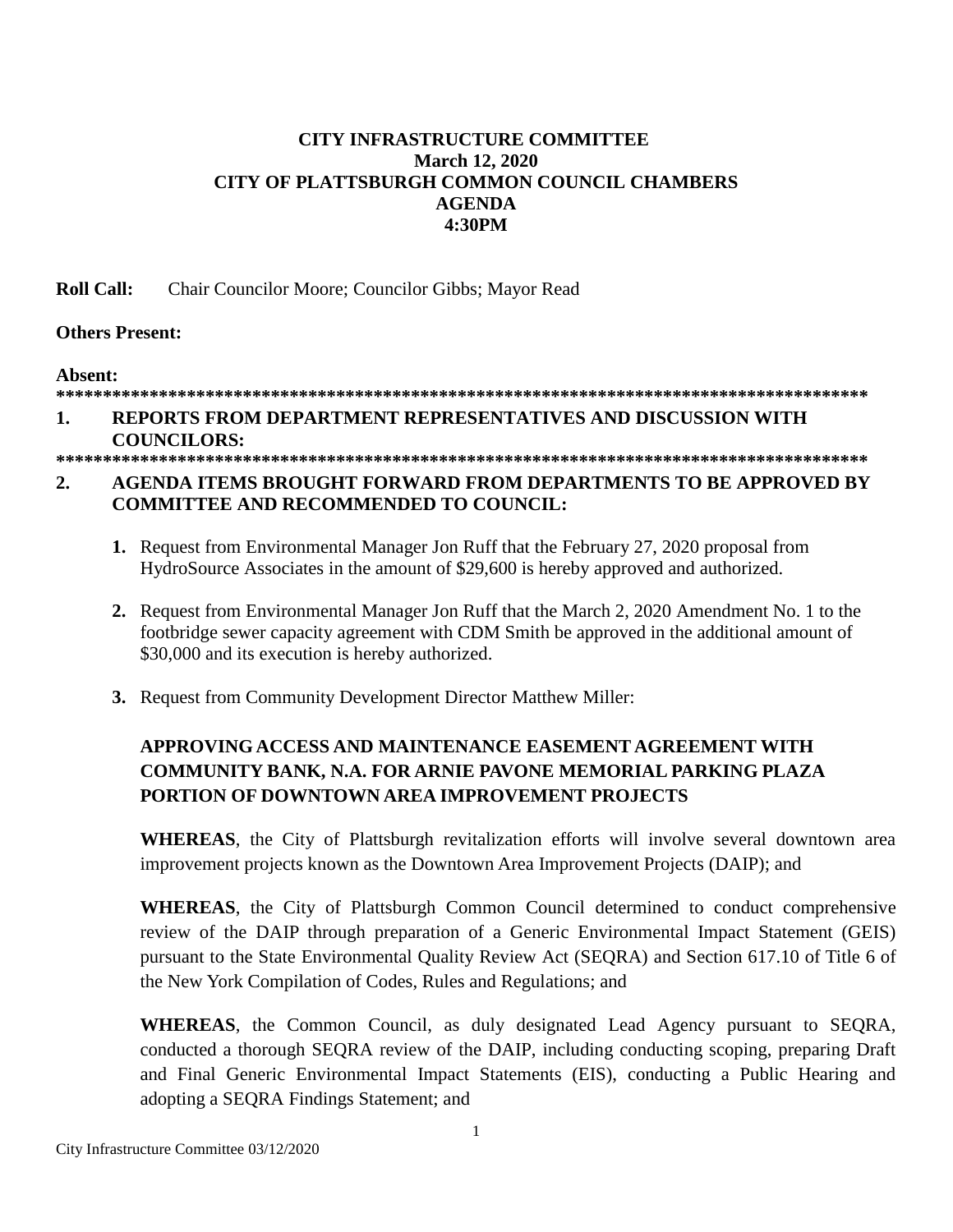**WHEREAS,** the Findings Statement determined, among other things, that given the demonstrated public need and benefit of the DAIP, its lack of significant adverse environmental impacts and its avoidance of such impacts by project design, location and mitigation, the decision to proceed with the Project as proposed gave due consideration to and represented a reasonable and proper balancing of environmental considerations with social, economic and other relevant considerations; and

**WHEREAS**, the Findings Statement further determined and certified that, consistent with social, economic and other essential considerations from among the reasonable alternatives available, the DAIP avoids or minimizes adverse environmental impacts to the maximum extent practicable and incorporates as conditions to the Board's decision those mitigation measures that were identified as practicable; and

**WHEREAS**, approval from the Common Council is now needed for an Access and Maintenance Agreement with Community Bank, N.A. (Agreement), which is required to enable construction of the Arnie Pavone Memorial Parking Plaza (APMPP) to proceed;

# **NOW, THEREFORE, BE IT RESOLVED AS FOLLOWS:**

- 1. The Common Council has reviewed the proposed Agreement and finds that it constitutes an integral component of the APMPP portion of the DAIP which was thoroughly reviewed under SEQRA.
- 2. The potential environmental impacts of the proposed Agreement were adequately addressed as an essential component of the APMPP portion of the DAIP in the GEIS and the Findings Statement and the proposed Agreement is not likely to result in any new or different environmental impacts than those previously considered during SEQRA review of the DAIP. Therefore, no further SEQRA review is necessary.
- 3. The Common Council authorizes and directs the Mayor, City Clerk, Director of Community Development, City Attorney and/or Special Legal Counsel to take such further actions as may be necessary to effectuate the intent of this Resolution.
- **4.** Request from Environmental Manager Jon Ruff that the Common Council hereby agrees to and authorizes executing the MOA with the New England Water Pollution Control Commission and Lake Champlain Basin program for financial assistance performing an Illicit Discharge Detection and Elimination study.
- **5.** Request from WRRF Chief Plant Operator Kris Gushlaw that Contract #2017-14 "Laboratory Services at Water Resource Recovery Facility" be extended for one year as listed below:

 BOD/CBOD Testing awarded to Endyne Inc for lump sum of \$20,800 Contract for 78 other items awarded to ALS Environmental \$18,867